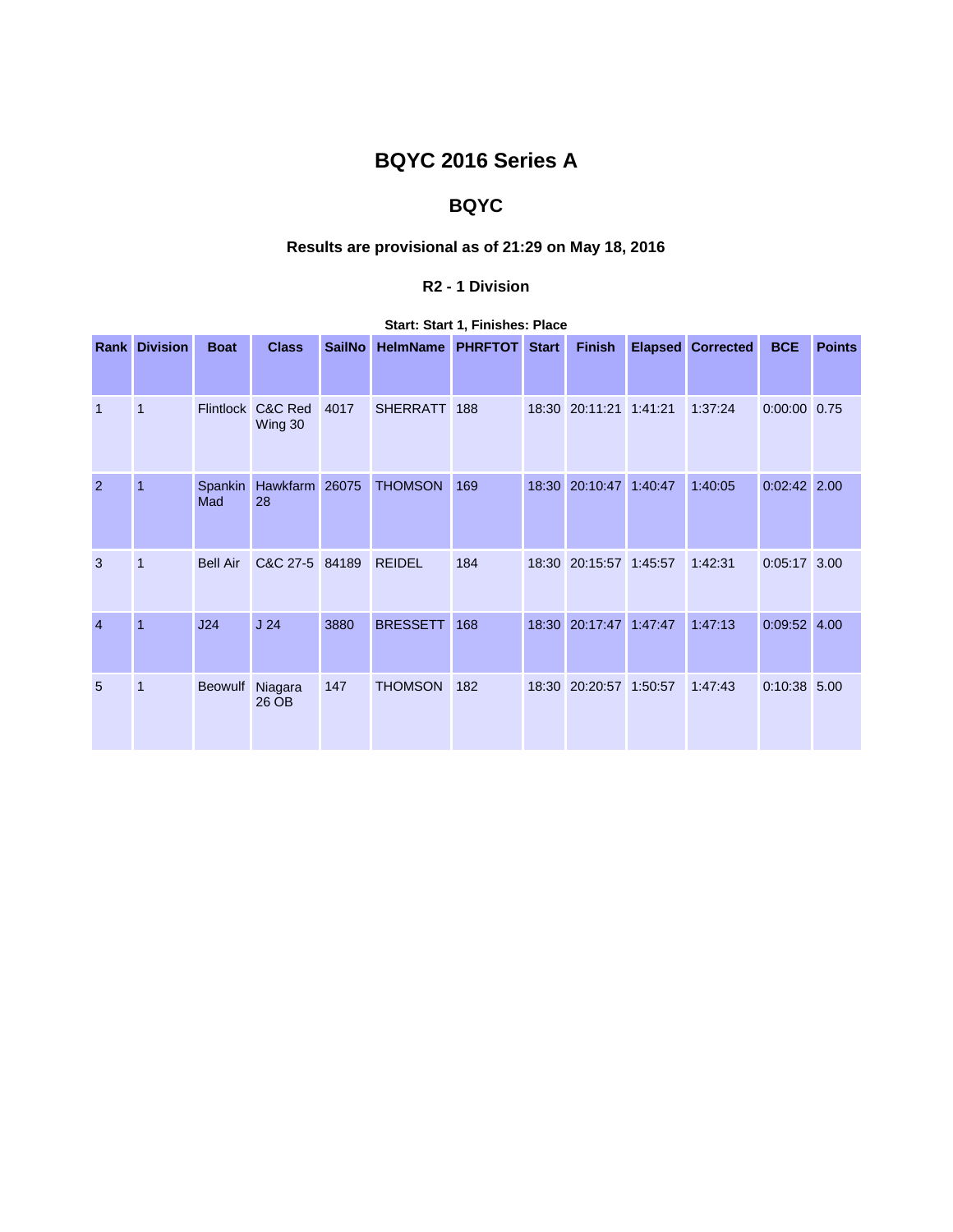### **R2 - 2 Division**

|                | <b>Rank Division</b> | <b>Boat</b>         | <b>Class</b>                     | <b>SailNo</b> | <b>HelmName</b> | <b>PHRFTOT</b> | <b>Start</b> | <b>Finish</b>          | <b>Elapsed Corrected</b> | <b>BCE</b>     | <b>Points</b> |
|----------------|----------------------|---------------------|----------------------------------|---------------|-----------------|----------------|--------------|------------------------|--------------------------|----------------|---------------|
| $\mathbf{1}$   | 2                    | Meggie Tanzer<br>J  | 26                               | 406           | <b>DOLAN</b>    | 220            |              | 18:30 20:18:37 1:48:37 | 1:39:00                  | 0:00:00 0.75   |               |
| $\overline{2}$ | 2                    | Mocha<br>Magic      | C&C 27-<br>3                     | 74021         | MCGARVEY 202    |                |              | 18:30 20:30:40 2:00:40 | 1:53:16                  | $0:15:12$ 2.00 |               |
| 3              | 2                    | Just<br>Our<br>Pace | Paceship 1023<br><b>PY 26 IB</b> |               | <b>CURTIS</b>   | 224            |              | 18:30 20:52:43 2:22:43 | 2:09:15                  | $0:33:24$ 3.00 |               |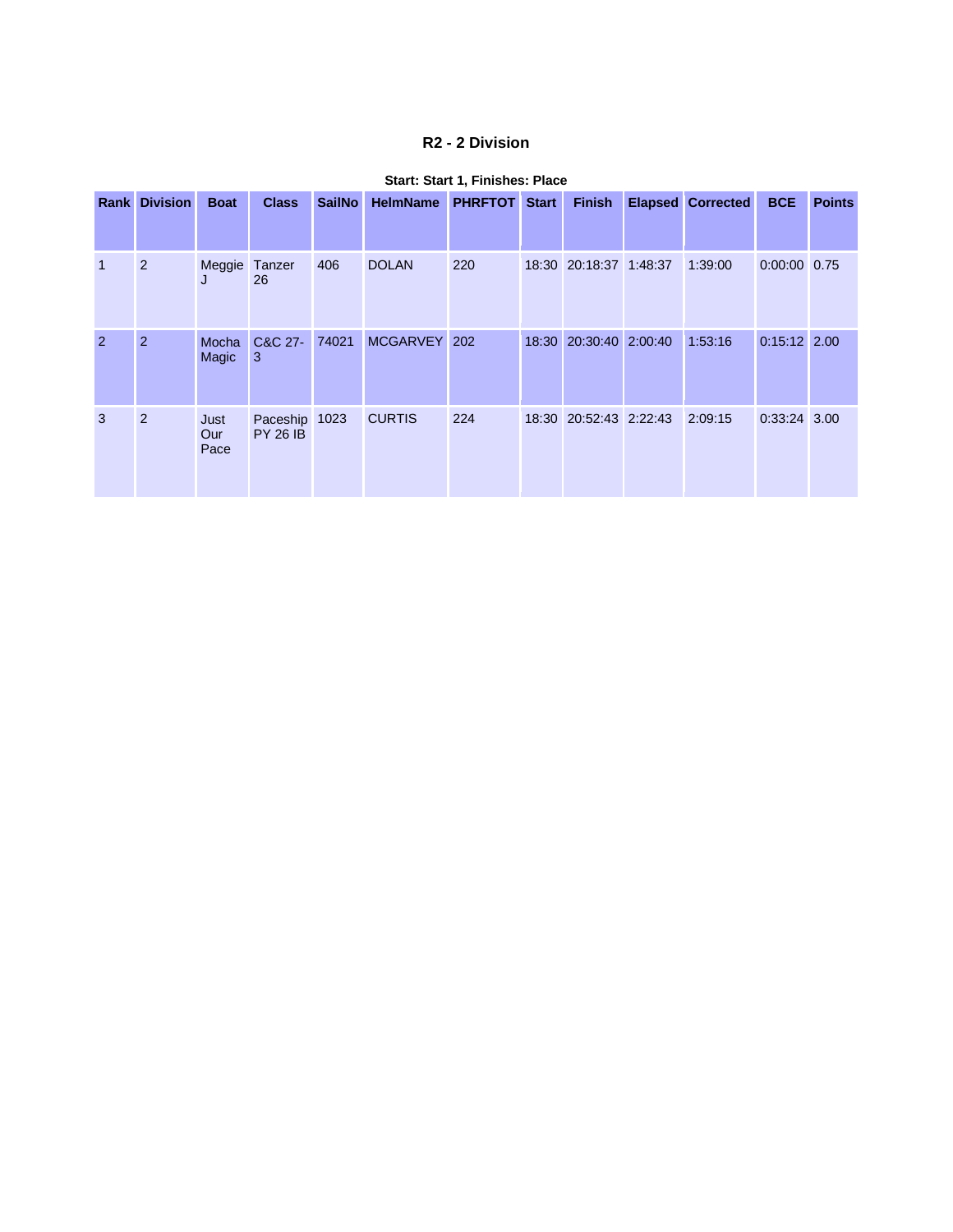## **R2 - 3 Division**

|                 | <b>Rank Division</b> | <b>Boat</b>               | <b>Class</b>          | <b>SailNo</b> | <b>HelmName PHRFTOT</b> |     | <b>Start</b> | <b>Finish</b>          |         | <b>Elapsed</b> Corrected | <b>BCE</b>     | <b>Points</b> |
|-----------------|----------------------|---------------------------|-----------------------|---------------|-------------------------|-----|--------------|------------------------|---------|--------------------------|----------------|---------------|
| $\mathbf{1}$    | 3                    | Grayling                  | Grampian 431<br>26 OB |               | <b>COOKE</b>            | 239 |              | 18:40 19:47:26 1:07:26 |         | 0:59:38                  | $0:00:00$ 0.75 |               |
| $\overline{2}$  | 3                    | <b>Silent</b><br>Running  | <b>C&amp;C 25</b>     | 44098         | <b>SMITH</b>            | 239 | 18:40        | 19:52:52 1:12:52       |         | 1:04:27                  | $0:05:26$ 2.00 |               |
| 3               | 3                    | <b>Irish</b><br>Rover III | Catalina<br>30 TMBS   | 6135          | <b>SULLIVAN</b>         | 208 |              | 18:40 19:49:46 1:09:46 |         | 1:04:51                  | 0:05:36 3.00   |               |
| $\overline{4}$  | 3                    | Chudan                    | Tanzer<br>26          | 497           | <b>CORBETT</b>          | 239 |              | 18:40 19:54:04 1:14:04 |         | 1:05:31                  | $0:06:38$ 4.00 |               |
| 5               | 3                    | <b>Dream</b><br>Weaver    | Tanzer<br>26          | 480           | <b>LLOYST</b>           | 238 |              | 18:40 19:57:38 1:17:38 |         | 1:08:46                  | 0:10:18 5.00   |               |
| $6\phantom{1}6$ | 3                    | <b>Moments</b><br>Away    | Northern<br>25        | 169           | CAMPBELL 246            |     | 18:40        | 19:58:39               | 1:18:39 | 1:08:49                  | $0:10:29$ 6.00 |               |
| $\overline{7}$  | 3                    | Freya                     | Grampian 516<br>26 IB |               | <b>RENDER</b>           | 261 |              | 18:40 20:00:46 1:20:46 |         | 1:09:04                  | 0:11:01 7.00   |               |
| 8               | 3                    | Won By<br>One             | Hunter<br>25SD        | 25            | <b>KROCK</b>            | 263 | 18:40        | 20:05:13               | 1:25:13 | 1:12:39                  | $0:15:15$ 8.00 |               |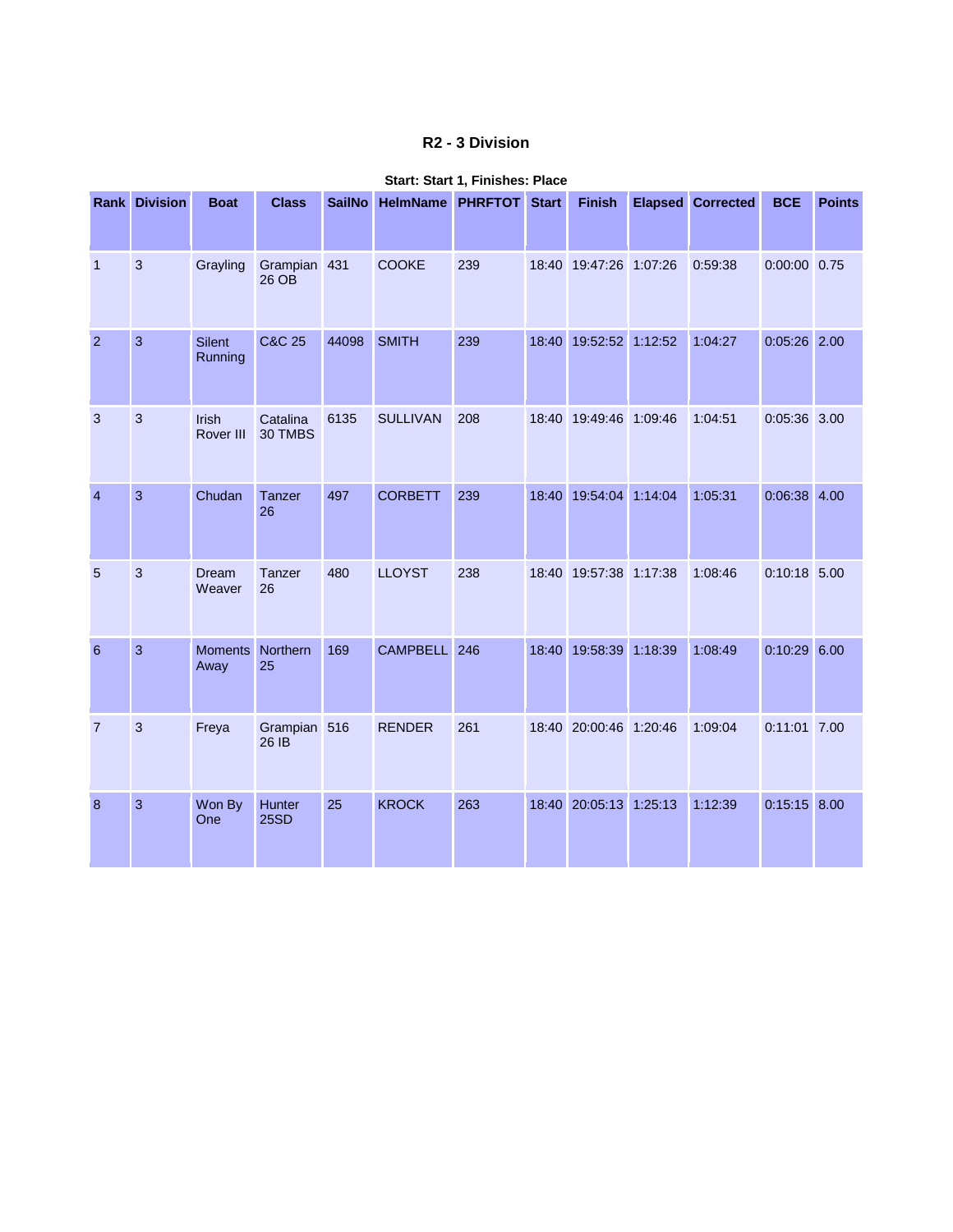## **R2 - Shark Division**

|                  | <b>Rank Division</b> | <b>Boat</b>                             | <b>Class</b>            | <b>SailNo</b> | <b>HelmName</b>  | <b>PHRFTOT Start</b> | <b>Finish</b>          | <b>Elapsed Corrected</b> | <b>BCE</b>     | <b>Points</b> |
|------------------|----------------------|-----------------------------------------|-------------------------|---------------|------------------|----------------------|------------------------|--------------------------|----------------|---------------|
| $\mathbf{1}$     | <b>Shark</b>         | Great<br>White                          | <b>SHARK 1880</b><br>24 |               | <b>MACKLIN</b>   | 220                  | 18:35 20:21:09 1:46:09 | 1:36:45                  | $0:00:00$ 0.75 |               |
| $\overline{2}$   | <b>Shark</b>         | Higher<br>Love                          | <b>SHARK</b> 1485<br>24 |               | LANDER, R        | 220                  | 18:35 20:21:23 1:46:23 | 1:36:58                  | $0:00:14$ 2.00 |               |
| 3                | Shark                | <b>Tiger Niles</b>                      | <b>SHARK 1489</b><br>24 |               | <b>AKER</b>      | 220                  | 18:35 20:21:47 1:46:47 | 1:37:20                  | $0:00:38$ 3.00 |               |
| $\overline{4}$   | <b>Shark</b>         | Pinner                                  | <b>SHARK 1769</b><br>24 |               | <b>FINDLATER</b> | 220                  | 18:35 20:23:24 1:48:24 | 1:38:48                  | $0:02:15$ 4.00 |               |
| $\overline{5}$   | <b>Shark</b>         | <b>Stress</b><br>Relief                 | SHARK 612<br>24         |               | <b>STARR</b>     | 220                  | 18:35 20:24:24 1:49:24 | 1:39:43                  | $0:03:15$ 5.00 |               |
| $\boldsymbol{6}$ | <b>Shark</b>         | Mako                                    | <b>SHARK</b> 1762<br>24 |               | <b>WAGER</b>     | 220                  | 18:35 20:29:59 1:54:59 | 1:44:48                  | $0:08:50$ 6.00 |               |
| $\overline{7}$   | <b>Shark</b>         | Grey<br>Hound                           | SHARK 384<br>24         |               | <b>GRAY</b>      | 220                  | 18:35 20:30:30 1:55:30 | 1:45:17                  | 0:09:21 7.00   |               |
| 8                | <b>Shark</b>         | Destination SHARK 1112<br>Sao Miguel 24 |                         |               | <b>PACHECO</b>   | 220                  | 18:35 20:32:10 1:57:10 | 1:46:48                  | $0:11:01$ 8.00 |               |
| 9                | <b>Shark</b>         | Head over SHARK 1473<br>Heels           | 24                      |               | LANDER, C        | 220                  | 18:35 20:33:09 1:58:09 | 1:47:42                  | $0:12:00$ 9.00 |               |
| 10               | <b>Shark</b>         | Rub-a-Dub SHARK 1892                    | 24                      |               | <b>LEGATE</b>    | 220                  | 18:35 20:33:47 1:58:47 | 1:48:16                  | 0:12:38 10.00  |               |
| 11               | Shark                | Airush                                  | SHARK 36<br>24          |               | <b>STEINITZ</b>  | 220                  | 18:35 20:34:18 1:59:18 | 1:48:44                  | 0:13:09 11.00  |               |